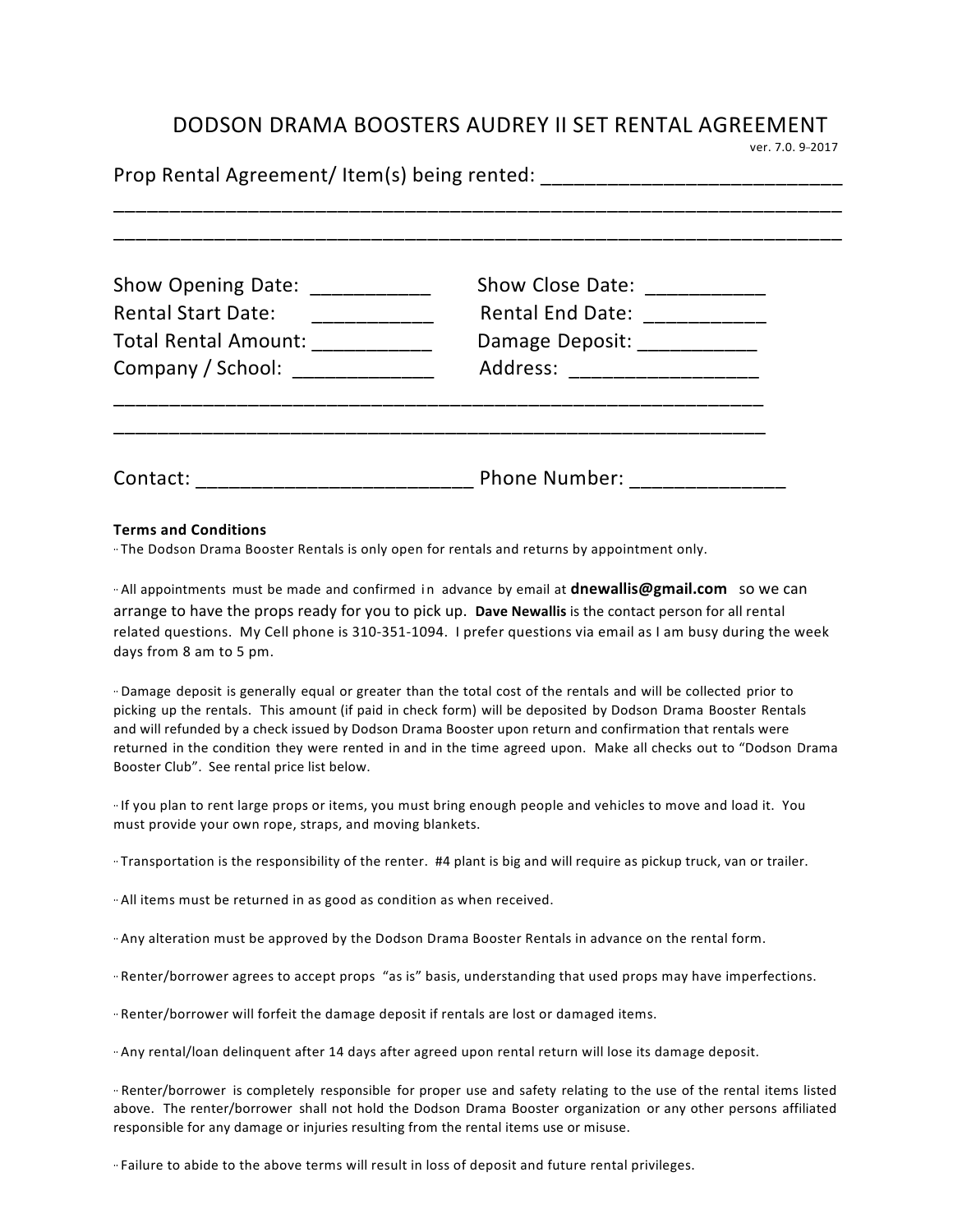## Prop Rental Price List

The Audrey Plant set is only rented as a complete set. We have two complete sets for rental.

- Complete Audrey Plant set; includes plants 1, 2, 3, & 4. A Rental fee \$800.00, plus a damage deposit of \$800.00 is required. Rental includes detachable branches with lines for rigging for Audrey.
- Plant "1" (the hand operated plant)
- Plant "2" (vest jacket with fake arm & plant)
- Plant "3" (pod the performer wears)
- Plant "4" (Big plant-Takes 2 performers to operate body) Note: The detachable branches on Plant 4 require a simple 2 pulley system on each side of the plant if you want to rig them to move up and down which is not included in rental. Many renters have performers use the branches to dance with or move.

The Dentist Set is only rented as a complete set. We have one complete set for rental.

- Complete Dentist set: includes a Dentist chair (similar to a hair salon chair that pumps up and down), a set of gas masks (several types available) and a display of saws and pliers on a  $2 \times 3$  self standing display board. A Rental fee of \$200.00, plus a damage of \$200.00
- Dentist chair (Black faux leather with a chrome base & foot rest). The chair weighs approx. 50 lbs. It can be placed on rolling wooden base to make it easy to push on & off the stage.
- Gas masks (1 hooded type Gas mask which is easy to mic & 1 black Israeli gas mask).
- Dentist Tool display board (a free standing board is 2ft wide by 3ft tall). The board has saws and pliers mounted on the board with fake blood on them.

Prop rental pickup and return dates must be agreed upon prior to delivery. Generally the renter picks up props 2 weeks prior to the opening night to give performers time to learn how to operate. Returns should be completed within 2 weeks of the closing show. The rental period is 1 month.

Dodson Drama Boosters can provide limited technical advice on operation and rigging. All props are designed to be operated by kids 10 yrs old and up. Please check prior so arrangements can be made.

| Renter: | ___<br>_<br>--<br>–<br>_<br>_ | ____<br>___<br>-- |  |
|---------|-------------------------------|-------------------|--|
|         |                               |                   |  |

**Email this form (page 1 & 2) completed to Dave Newallis @ dnewallis@gmail.com**